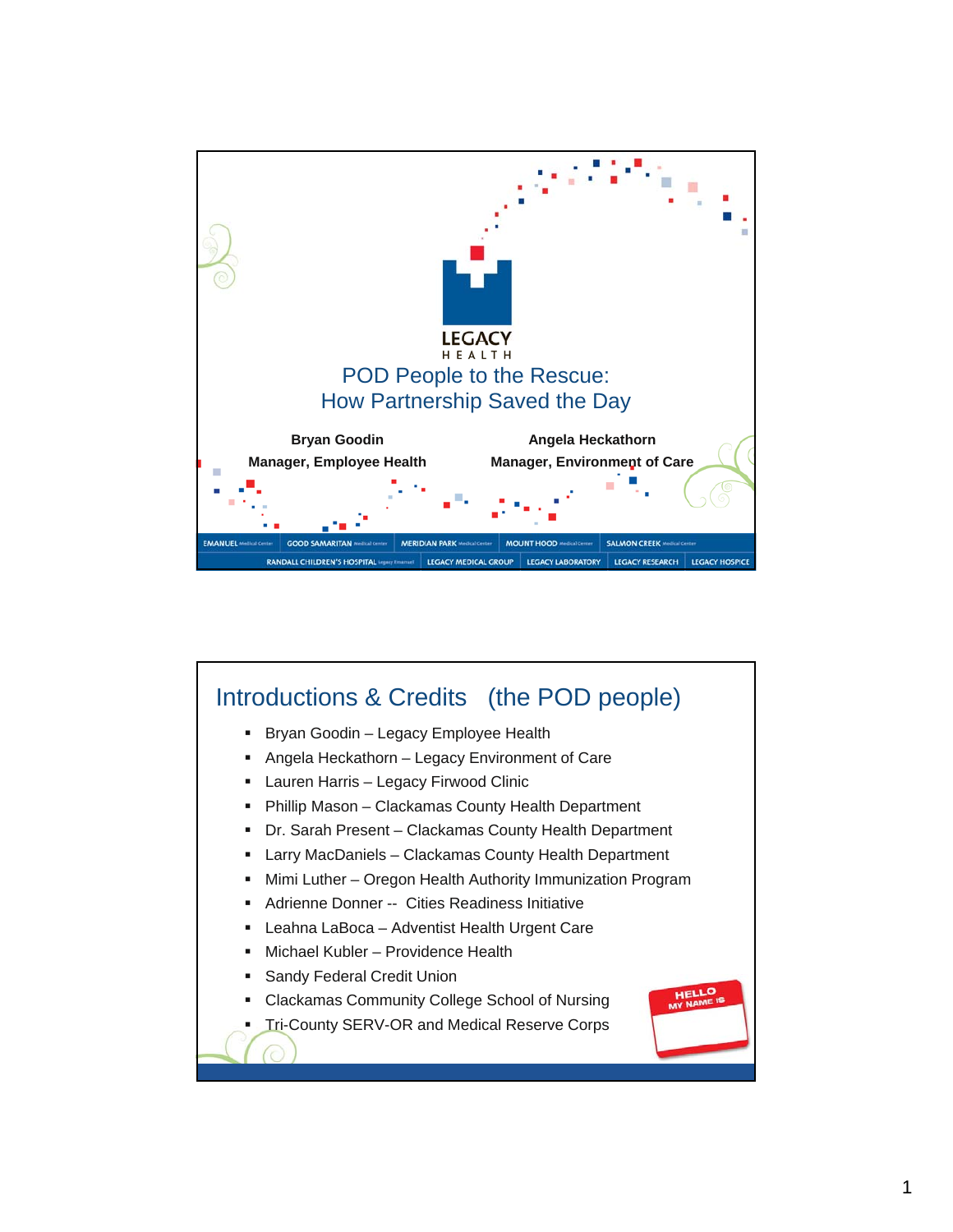## The Bigger Picture of a POD

- POD = Point of Dispensing
- Clinic model for ASAP large-scale medication events
- **Integration of crowd-control and public health concepts**
- **Basic POD model useful for many routine purposes**
- It takes practice, but can be scaled up/down readily





## Legacy Loves the POD

- As a major employer and hospital system we drill for this scenario
- Uniquely situated to reach our workforce AND the public
- Leadership strongly supports the community outreach mission
- **Member of the Push Partner Agreement for past 5 years**
- **POD drills for anthrax and radiation exposure every 2 years**
- Adopted POD model for annual flu clinics

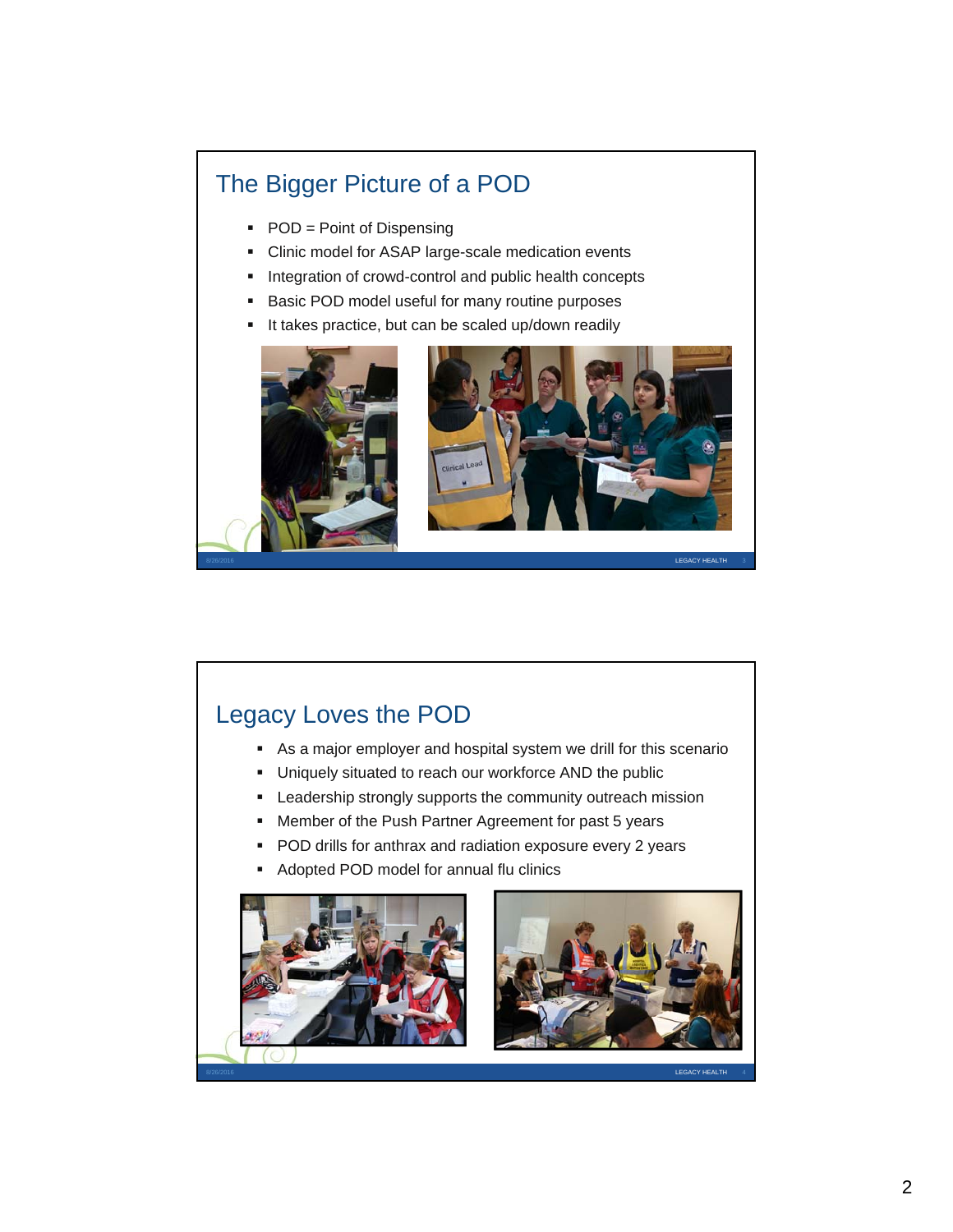## Oregon's Push Partner Registry

- The POD concept has been adopted for use by large employers
- **Method of reaching large groups where they work**
- **IDEAL 19** Ideal to reduce burden on public health infrastructure
- Reach critical infrastructure without their staff leaving to get meds
- **Under the guidance of the Cities Readiness Initiative**
- **Connects private employers with state and local health authority**
- Streamlines access to information, resources, & medication



8/26/2016 LEGACY HEALTH 5

## Situation: What happened?

- Potential Hepatitis A exposure over Valentine's weekend 2016
- Sandy Cinemas infectious concession stand employee
- Approximately 2,500 potentially exposed
- Small community with minimal infrastructure to respond
- High anxiety created surge at local private clinics

![](_page_2_Picture_15.jpeg)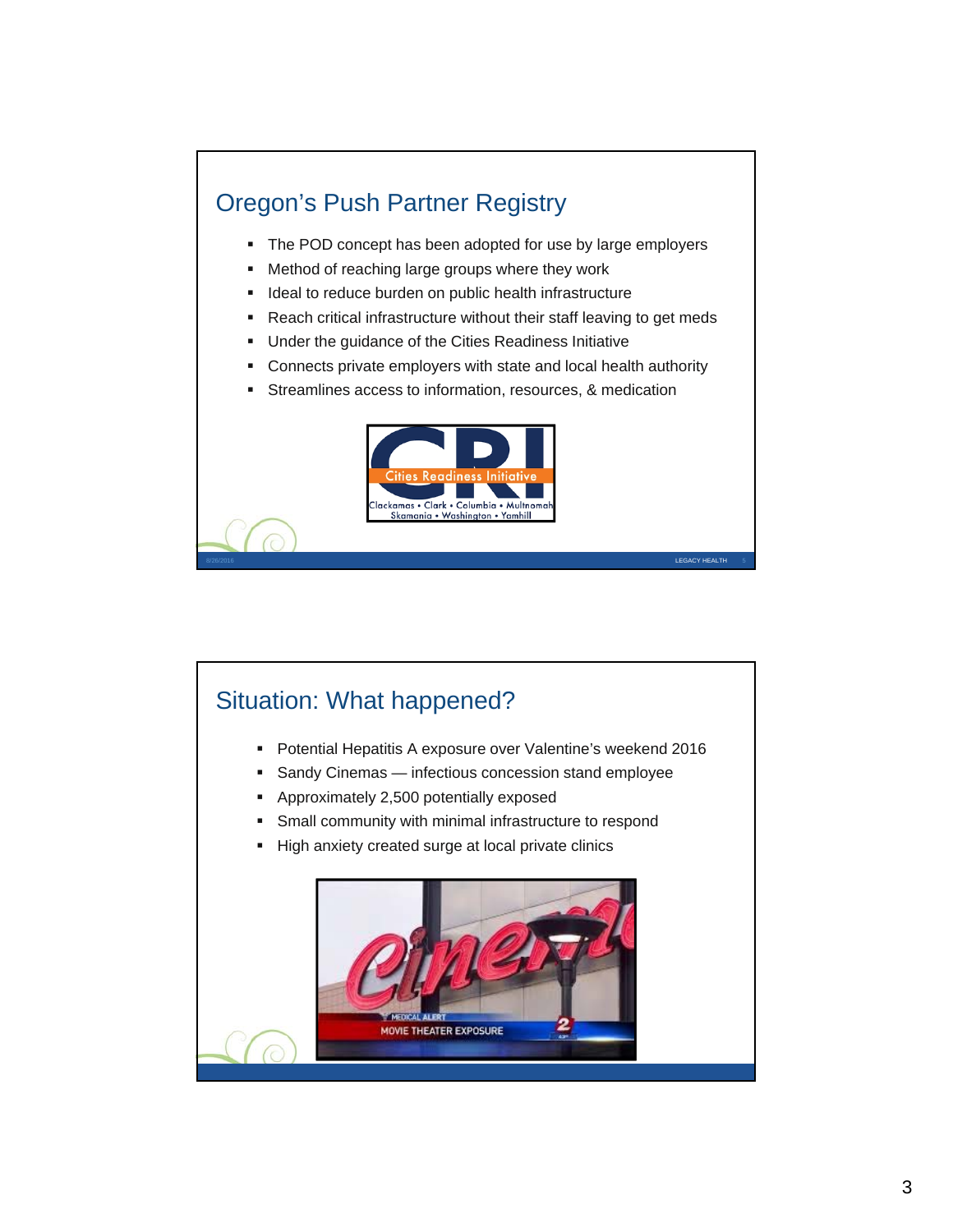![](_page_3_Figure_0.jpeg)

![](_page_3_Figure_1.jpeg)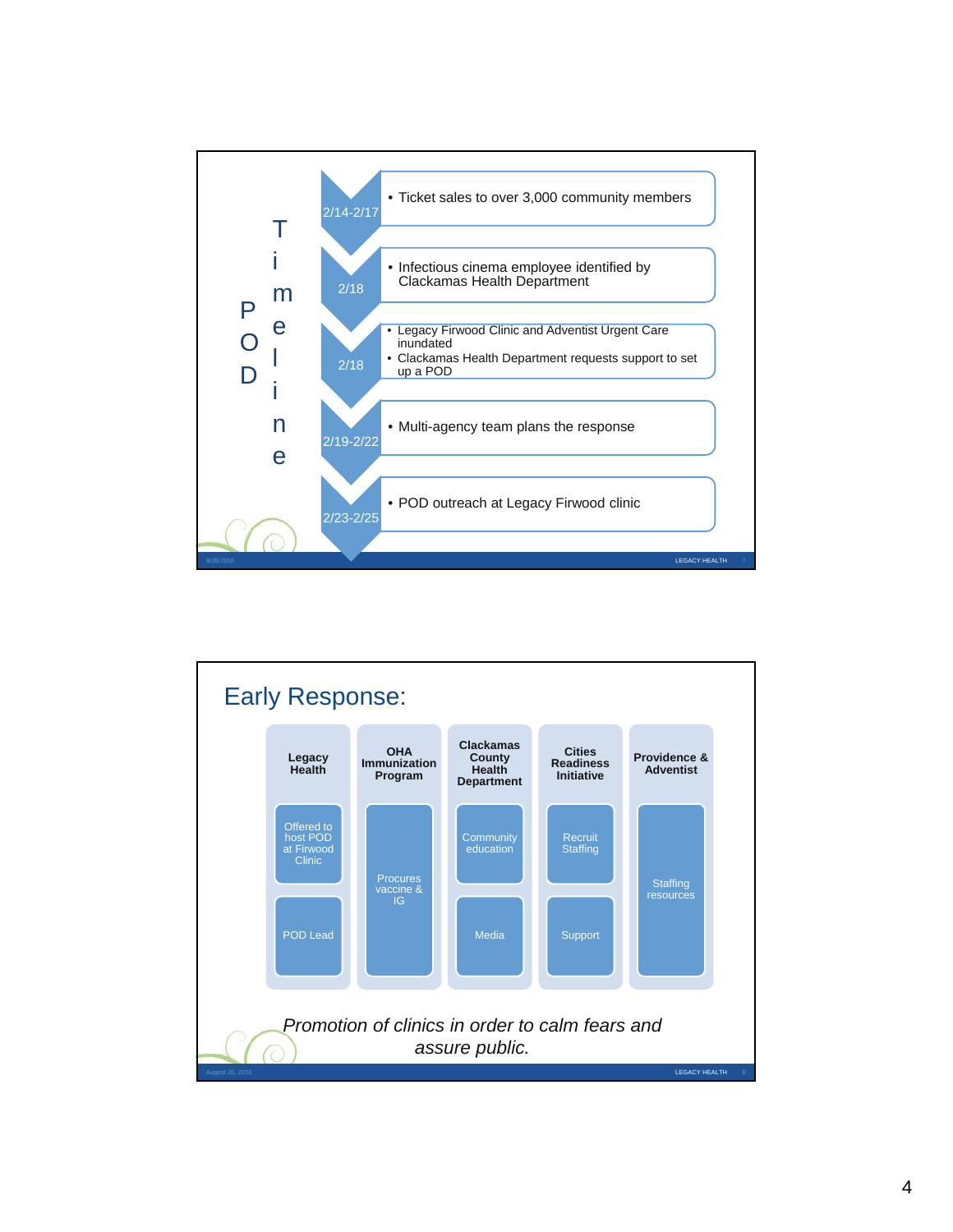![](_page_4_Figure_0.jpeg)

![](_page_4_Figure_1.jpeg)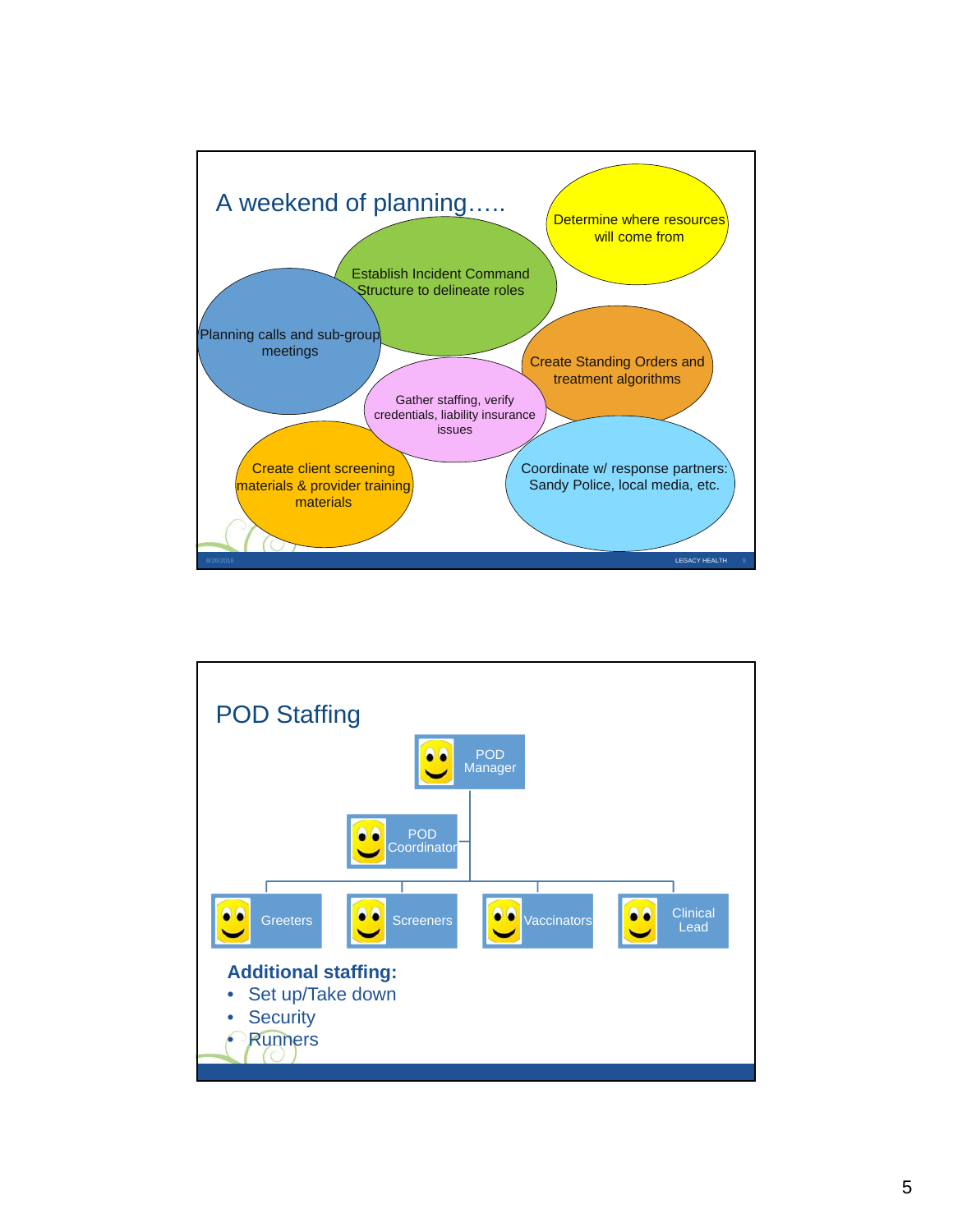| <b>Client Forms:</b>                                                                                                                                                                                                                                                                                                                                                                                                                                                                                                                                                                                                                                                                                                                                                                                                                  |                                                                      |                              |            | <b>CLINIC USE ONLY</b>                                                                                            |                               |                                        |                            |                                 |
|---------------------------------------------------------------------------------------------------------------------------------------------------------------------------------------------------------------------------------------------------------------------------------------------------------------------------------------------------------------------------------------------------------------------------------------------------------------------------------------------------------------------------------------------------------------------------------------------------------------------------------------------------------------------------------------------------------------------------------------------------------------------------------------------------------------------------------------|----------------------------------------------------------------------|------------------------------|------------|-------------------------------------------------------------------------------------------------------------------|-------------------------------|----------------------------------------|----------------------------|---------------------------------|
| <b>Hepatitis A Exposure Screening Form</b><br>Sandy, Oregon POO                                                                                                                                                                                                                                                                                                                                                                                                                                                                                                                                                                                                                                                                                                                                                                       |                                                                      | 2. Legible and Complete Form |            | 1. Review client ALERT Hepatitis A. Dose #1 Date: _____________ (exclude sooner than 8/22/15)                     |                               |                                        |                            |                                 |
| <b>First Name</b><br><b>Last Name</b>                                                                                                                                                                                                                                                                                                                                                                                                                                                                                                                                                                                                                                                                                                                                                                                                 |                                                                      | 3. Verify client age:        |            |                                                                                                                   |                               |                                        |                            |                                 |
|                                                                                                                                                                                                                                                                                                                                                                                                                                                                                                                                                                                                                                                                                                                                                                                                                                       | o<br>41+ highlight name. Give IG sheet. Enter weight in lbs          |                              |            |                                                                                                                   |                               |                                        |                            |                                 |
| <b>Telephone Number</b><br>Date of Birth<br>Gender                                                                                                                                                                                                                                                                                                                                                                                                                                                                                                                                                                                                                                                                                                                                                                                    | o<br>1-40. Give VIS sheet. No weight needed.                         |                              |            |                                                                                                                   |                               |                                        |                            |                                 |
| OM                                                                                                                                                                                                                                                                                                                                                                                                                                                                                                                                                                                                                                                                                                                                                                                                                                    | o<br>under 1 year highlight name. Give IG sheet. Enter weight in Ibs |                              |            |                                                                                                                   |                               |                                        |                            |                                 |
| $\circ$ r<br>Morth<br><b>Day</b><br>Year                                                                                                                                                                                                                                                                                                                                                                                                                                                                                                                                                                                                                                                                                                                                                                                              |                                                                      |                              |            |                                                                                                                   |                               |                                        |                            |                                 |
| <b>Street Address</b>                                                                                                                                                                                                                                                                                                                                                                                                                                                                                                                                                                                                                                                                                                                                                                                                                 | Pediatric<br>Dose                                                    | Havrix                       | <b>OSK</b> | A2XSE<br><b>Lot Number</b>                                                                                        | 05/05/2018<br>Expiration      | 0.5ml<br>Dosa                          | Injection<br>She           | 10/25/2011<br>MS.<br>published  |
| City<br><b>State</b><br>Zip Code                                                                                                                                                                                                                                                                                                                                                                                                                                                                                                                                                                                                                                                                                                                                                                                                      |                                                                      |                              |            |                                                                                                                   |                               |                                        |                            |                                 |
|                                                                                                                                                                                                                                                                                                                                                                                                                                                                                                                                                                                                                                                                                                                                                                                                                                       |                                                                      |                              |            |                                                                                                                   |                               |                                        |                            | lo                              |
|                                                                                                                                                                                                                                                                                                                                                                                                                                                                                                                                                                                                                                                                                                                                                                                                                                       | Adult Dose                                                           | <b>Havrix</b>                | GSK        | <b>Q 3RS99</b><br><b>Q A4MSL</b><br>Exp. 3/20/17<br><b>Q 9927T</b>                                                | Exp. 3/21/17<br>Exp. 10/18/17 | 1.0ml<br>Dose                          |                            |                                 |
| Please answer the following questions.<br>1 Have you ever had a bad reaction, a serious swelling, or<br>$\n  Yes No\n$<br>fainted after a vaccination?                                                                                                                                                                                                                                                                                                                                                                                                                                                                                                                                                                                                                                                                                |                                                                      |                              |            | 2 L031196 exp: 02/05/2017<br>Q 1.042039 exp: 01/14/2017<br>C LO48460 exp: 01/14/2017<br>2 L017757 exp: 04/08/2018 |                               | 1.0ml                                  | Injection<br><b>Silver</b> | 10/25/2011<br>VIS.<br>published |
| YES NO<br>2 Are you feeling ill or do you think you might have a fever today?                                                                                                                                                                                                                                                                                                                                                                                                                                                                                                                                                                                                                                                                                                                                                         | <b>Adult Dose</b>                                                    | Vasta                        | Merch      | Lot Number & Expiration Date                                                                                      |                               | Dose                                   |                            |                                 |
| Do you have a severe allergy or a history of sensitivity to<br>YES NO<br>٥<br>medications, latex, or to any other substance?                                                                                                                                                                                                                                                                                                                                                                                                                                                                                                                                                                                                                                                                                                          |                                                                      |                              |            |                                                                                                                   |                               |                                        |                            |                                 |
| Do you have any health issues, diagnosis, or<br>YES<br>NO<br>chronic medical conditions?                                                                                                                                                                                                                                                                                                                                                                                                                                                                                                                                                                                                                                                                                                                                              | <b>IG</b> Injection                                                  | GamaSTAN                     | Telanvis   | A1AJ4ENLV2<br>Lot number                                                                                          |                               | Dose                                   | Injection<br><b>Site</b>   | 10/08/2017<br>Expiration        |
| VES NO<br>5 Have you had any other vaccinations in the past 4 weeks?<br>6 Females Only. Are you pregnant or do you think you might be pregnant? _______<br>VES NO                                                                                                                                                                                                                                                                                                                                                                                                                                                                                                                                                                                                                                                                     |                                                                      |                              |            | <b>Patient weight in lbs:</b>                                                                                     | 0.01ml IG                     |                                        |                            |                                 |
| By being vaccinated today you agree and consent to the following statement:<br>I have been provided the Vaccine Information Statement for the vaccines to be given today. I<br>understood the questions above, answered truthfully, and had the opportunity to ask questions of a<br>clinician prior to being served. I acknowledge that vaccines, as with any medication, have some risk<br>of side effects and are not a guarantee of immunity. I consent to be vaccinated after understanding<br>the risks and benefits of this decision. I have been informed of my option to wait in the clinic for 20<br>minutes in case of a serious reaction. I allow use and release of the minimum information needed to<br>communicate vaccination status to my primary care provider, or to meet Federal, State, and CMS<br>requirements. | Notes:                                                               |                              |            |                                                                                                                   |                               |                                        |                            |                                 |
| <b>Signature X</b><br><b>Date Signed</b>                                                                                                                                                                                                                                                                                                                                                                                                                                                                                                                                                                                                                                                                                                                                                                                              | Vaccinator's Signature:                                              |                              |            | <b>Printed Name and Title:</b>                                                                                    |                               | Date of Administration & VIS Provided: |                            |                                 |
|                                                                                                                                                                                                                                                                                                                                                                                                                                                                                                                                                                                                                                                                                                                                                                                                                                       |                                                                      |                              |            |                                                                                                                   |                               |                                        |                            |                                 |
| August 26, 2016                                                                                                                                                                                                                                                                                                                                                                                                                                                                                                                                                                                                                                                                                                                                                                                                                       |                                                                      |                              |            |                                                                                                                   |                               |                                        | <b>LEGACY HEALTH</b>       | 11                              |
|                                                                                                                                                                                                                                                                                                                                                                                                                                                                                                                                                                                                                                                                                                                                                                                                                                       |                                                                      |                              |            |                                                                                                                   |                               |                                        |                            |                                 |

![](_page_5_Figure_1.jpeg)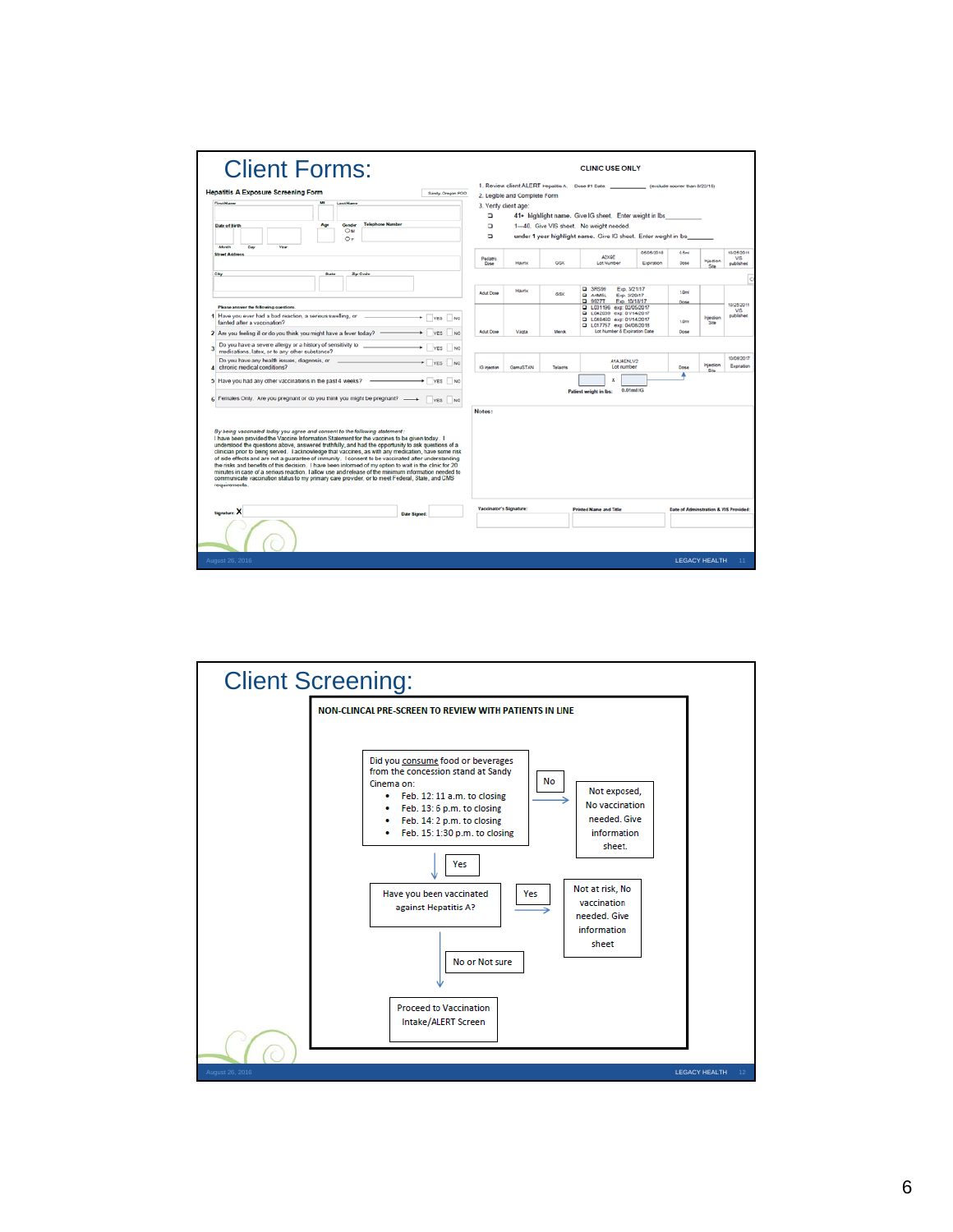| <b>Clinical</b>    | Situational update        |                          |                      |
|--------------------|---------------------------|--------------------------|----------------------|
| Training           | Job action sheets         |                          |                      |
| (just-in-<br>time) | <b>Training slides</b>    |                          |                      |
|                    | Review consent form       |                          |                      |
|                    | <b>Clinical reference</b> |                          |                      |
|                    | How to IM                 |                          |                      |
|                    | Copy of orders            | IG<br>Hep A<br>Emergency |                      |
|                    | <b>Clinical Flow</b>      |                          |                      |
|                    |                           |                          |                      |
| August 26, 2016    |                           |                          | <b>LEGACY HEALTH</b> |

|                                                                                                                                  | <b>Clinical Reference:</b>                                                                                                                                                                                                                                                                           |                                                                                                                                                                                                                                     |                                                                                                                 |                                                                                                                                                                                                         |  |  |
|----------------------------------------------------------------------------------------------------------------------------------|------------------------------------------------------------------------------------------------------------------------------------------------------------------------------------------------------------------------------------------------------------------------------------------------------|-------------------------------------------------------------------------------------------------------------------------------------------------------------------------------------------------------------------------------------|-----------------------------------------------------------------------------------------------------------------|---------------------------------------------------------------------------------------------------------------------------------------------------------------------------------------------------------|--|--|
|                                                                                                                                  | IG -- infants under 12 months                                                                                                                                                                                                                                                                        | <b>TRESERVATIVE FREE</b>                                                                                                                                                                                                            |                                                                                                                 |                                                                                                                                                                                                         |  |  |
| <b>GamaSTAN</b><br>Dose:<br>0.02ml/kg (0.01ml/fb)<br>Age: 0-11 months<br>Intramuscular injection                                 | " Routine infant dose less than 0.3ml. Verify dose.<br>· Previous serious reaction to any vaccine<br>· Severe allergy to any component<br>Moderate to severe illness is contraindication<br>· Contraindication if Immunoglobulin A deficiency<br>· Contraindication if bleeding or clotting disorder | <b>LATEX FREE</b><br>* Common Side Effects:<br>o Soreness at site<br>o Mild swelling at site                                                                                                                                        | <b>Question 1:</b><br>Have you ever had a bad<br>reaction, serious swelling, or<br>fainted after a vaccination? | Persons who have a history of fainting should lay down for vaccination<br>and remain at the clinic for 20 minutes to prevent falls or syncope-related<br>injury.<br>CLINICAL LEAD to make determination |  |  |
| Site<br>vastus lateralis of thigh                                                                                                |                                                                                                                                                                                                                                                                                                      |                                                                                                                                                                                                                                     | <b>Ouestion 2:</b><br>Are vou feeling ill or do vou<br>think you have a fever today?                            | Most vaccines can be given during times of minor illness. Most vaccines<br>cannot be given during times of fever above 101F or during moderate or<br>severe illness.                                    |  |  |
|                                                                                                                                  | IG - adults 41 years and older                                                                                                                                                                                                                                                                       |                                                                                                                                                                                                                                     |                                                                                                                 |                                                                                                                                                                                                         |  |  |
| <b>GamaSTAN</b><br>Dose:<br>0.02ml/kg (0.01ml/b)<br>Age: 40 years and older                                                      | . Routine adult dose less than 1.5ml. Verify dose.<br>Previous serious reaction to any vaccine<br>Severe allergy to any component<br>· Moderate to severe illness is contraindication<br>* Contraindication if Immunoelobulin A deficiency                                                           | <b>• PRESERVATIVE FREE</b><br><b>· LATEX FREE</b><br>· Common Side Effects:<br>o Soreness at site<br>o Mild swelling at site                                                                                                        | <b>Ouestion 3:</b><br>Do you have a severe allergy<br>to medications, latex, or any<br>other substance?         | Severe allergy is defined as having an anaphylactic reaction or seeking<br>medical treatment.<br>CLINICAL LEAD to make determination                                                                    |  |  |
| Intramuscular injection<br>Deltoid of upper arm                                                                                  | · Contraindication if bleeding or clotting disorder                                                                                                                                                                                                                                                  |                                                                                                                                                                                                                                     | <b>Ouestion 4:</b><br>Do you have any health<br>issues, diagnosis, or chronic<br>medical conditions?            | Persons answering yes are indicated for IG injection<br>Immunocompromised<br>• Chronic liver disease                                                                                                    |  |  |
|                                                                                                                                  | Vaccine - 1 year through 18 years                                                                                                                                                                                                                                                                    |                                                                                                                                                                                                                                     |                                                                                                                 | Persons answering yes are indicated for Hep A vaccination:<br>· Bleeding disorders                                                                                                                      |  |  |
| Havrix Hepatitis A                                                                                                               | Pediatric Dose. Double check medication label                                                                                                                                                                                                                                                        | <b>THIMERASOL FREE</b><br><b>LATEX FREE</b>                                                                                                                                                                                         |                                                                                                                 | Thrombocytopenia<br>٠                                                                                                                                                                                   |  |  |
| <b>DOSE ALERT.</b><br>Verify age on package.<br>0.5ml B4<br>ages 12 month -- 17 years                                            | Previous serious reaction to any vaccine<br><sup>1</sup> Severe allergy to any component<br>* Moderate to severe illness is contraindication<br>· Contains alum<br>· Contains 2-phenoxy ethanol                                                                                                      | Second Hep A dose required<br>at least 6 months after first<br>Common Side Effects:<br>o Soreness at site<br>o Mild ewelling at site<br>o Headache                                                                                  | <b>Ouestion 5:</b><br>Have you had any other<br>vaccinations in the past 4 weeks?                               | Persons that received a live vaccine in the past 4 weeks may need to<br>repeat the dose if given IG injection.<br>CLINICAL LEAD to make determination                                                   |  |  |
|                                                                                                                                  |                                                                                                                                                                                                                                                                                                      | o Redness at site<br>o Warmth at site                                                                                                                                                                                               | <b>Ouestion 6:</b>                                                                                              |                                                                                                                                                                                                         |  |  |
|                                                                                                                                  | Vaccine --- 19 years through 39 years                                                                                                                                                                                                                                                                |                                                                                                                                                                                                                                     | Females. Are you pregnant or<br>think you could be pregnant?                                                    | CLINICAL LEAD to make determination                                                                                                                                                                     |  |  |
| Havrix Hepatitis A<br><b>DOSE ALERT.</b><br>Verify age on package.<br>Vaqta Hepatitit A<br>1.0ml PM<br>ages 18 years -- 39 years | Adult Dose. Double check medication label<br>Previous serious reaction to any vaccine<br>٠<br>· Severe allergy to any component<br>Moderate to severe illness is contraindication<br>· Contains alum                                                                                                 | <b>THIMERASOL FREE</b><br><b>LATEX FREE</b><br>Second Hep A dose required<br>at least 6 months after first<br>· Common Side Effects:<br>o Soreness at site<br>o Mild swelling at site<br>o Headache<br>o Redness at site<br>Malaise |                                                                                                                 |                                                                                                                                                                                                         |  |  |
|                                                                                                                                  |                                                                                                                                                                                                                                                                                                      |                                                                                                                                                                                                                                     |                                                                                                                 |                                                                                                                                                                                                         |  |  |
| August 26, 2016                                                                                                                  |                                                                                                                                                                                                                                                                                                      |                                                                                                                                                                                                                                     |                                                                                                                 | <b>I FGACY HEALTH</b><br>14                                                                                                                                                                             |  |  |
|                                                                                                                                  |                                                                                                                                                                                                                                                                                                      |                                                                                                                                                                                                                                     |                                                                                                                 |                                                                                                                                                                                                         |  |  |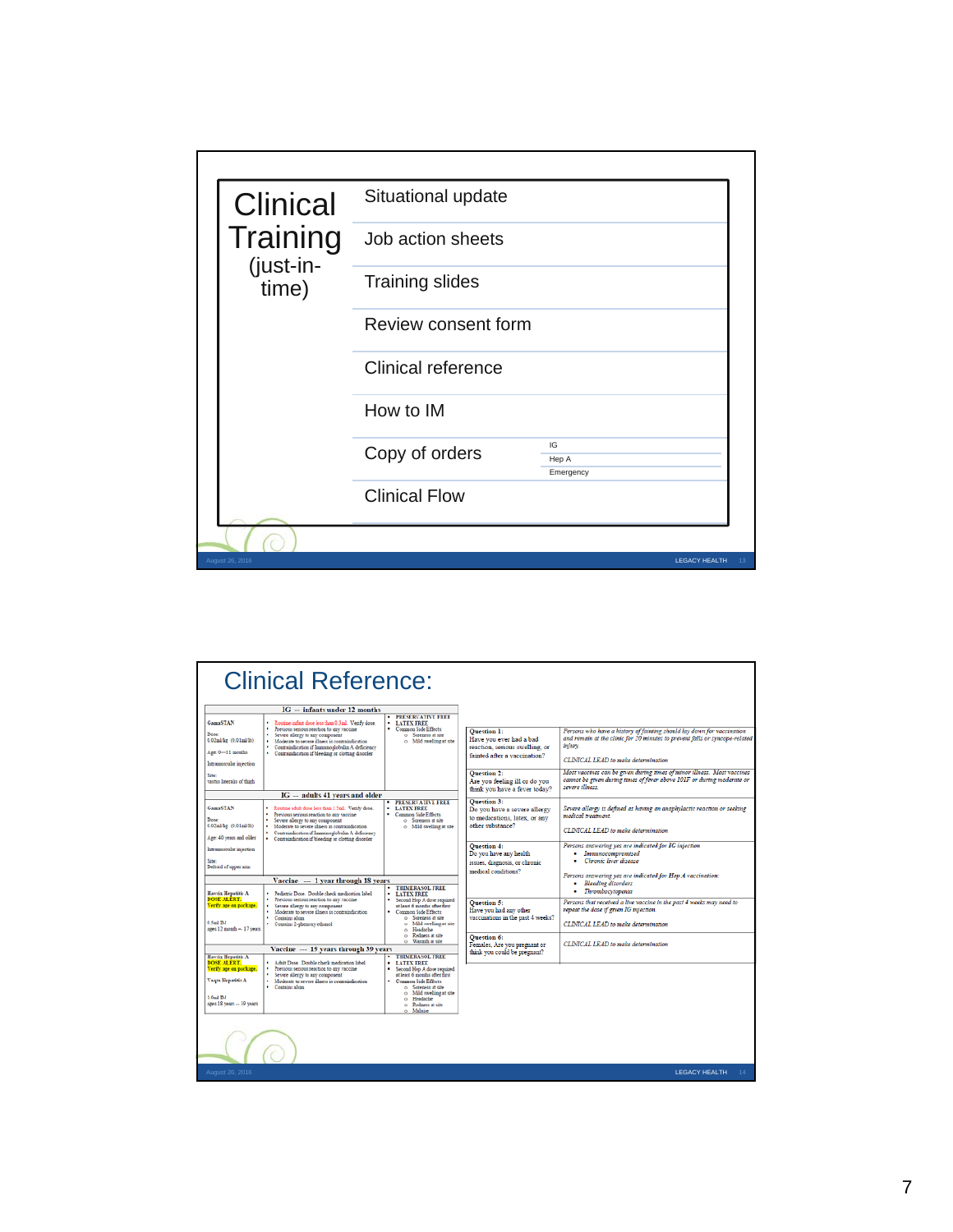![](_page_7_Figure_0.jpeg)

![](_page_7_Picture_1.jpeg)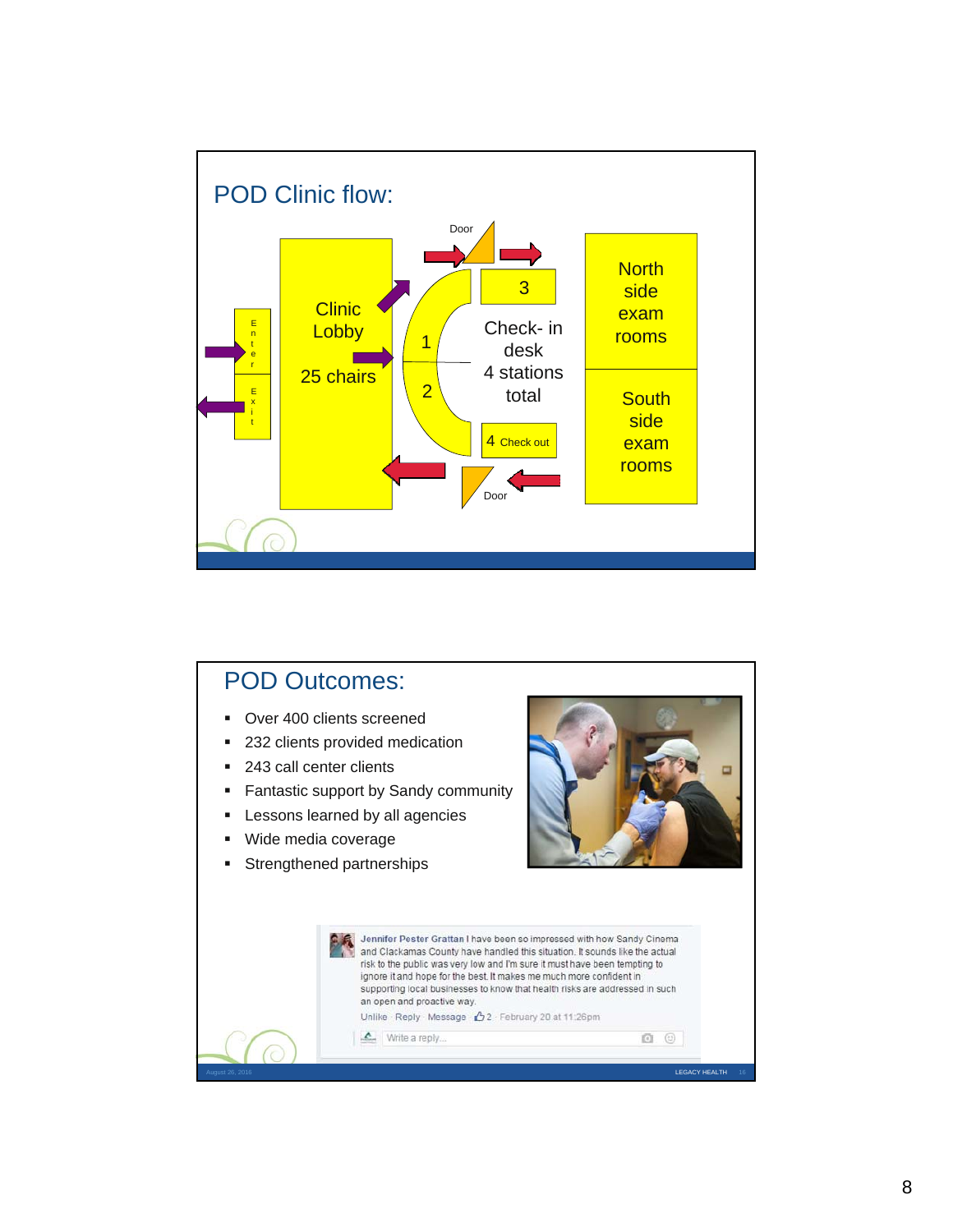![](_page_8_Figure_0.jpeg)

![](_page_8_Picture_1.jpeg)